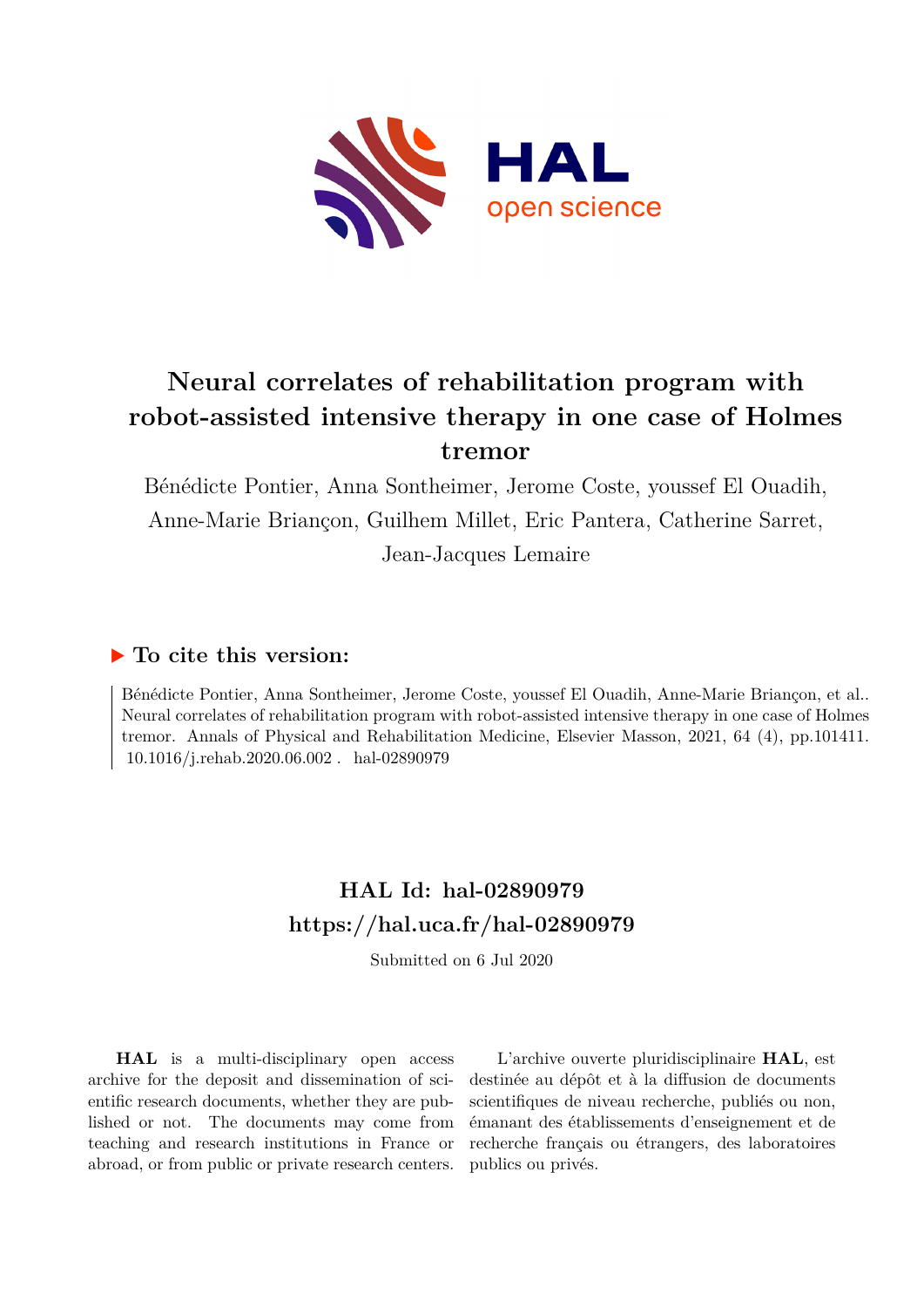## **Neural correlates of rehabilitation program with robot-assisted intensive therapy in one case of Holmes tremor**

Bénédicte PONTIER MD, MSc <sup>(1, 2, 3)</sup>, Anna SONTHEIMER PhD <sup>(1,2)</sup>, Jérôme COSTE PhD <sup>(1,2)</sup>, Youssef El OUADIH MD, MSc <sup>(1,2)</sup>, Anne-Marie BRIANCON MD <sup>(4)</sup>, Guilhem MILLET OTR/L<sup>(5)</sup>, Eric PANTERA MD, MSc<sup>(3)</sup>, Catherine SARRET MD, PhD<sup>(2)</sup>, Jean-Jacques LEMAIRE MD, PhD (1,2).

(1) Service de neurochirurgie, CHU de Clermont-Ferrand, Clermont-Ferrand, F-63000, France ;

(2) Université Clermont Auvergne, CNRS, SIGMA Clermont, Clermont-Ferrand, F63000, France ;

- (3) Centre de Médecine Physique et Réadaptation, Pionsat, F- 63330, France ;
- (4) Centre Hospitalier Étienne Clémentel, Enval, F- 63530, France ;
- (5) SAMSAH de LADAPT Auvergne, Clermont-Ferrand, F-63000, France.

**Corresponding author**: Bénédicte PONTIER, service de Neurochirurgie, CHU de Clermont-Ferrand, 58 rue Montalembert, 63003 Clermont-Ferrand cedex, France

bpontier@chuclermontferrand.fr

Tel +33(0)4 73 752 166

#### **Keywords**

Holmes tremor, functional MRI, diffusion tensor imaging, rehabilitation.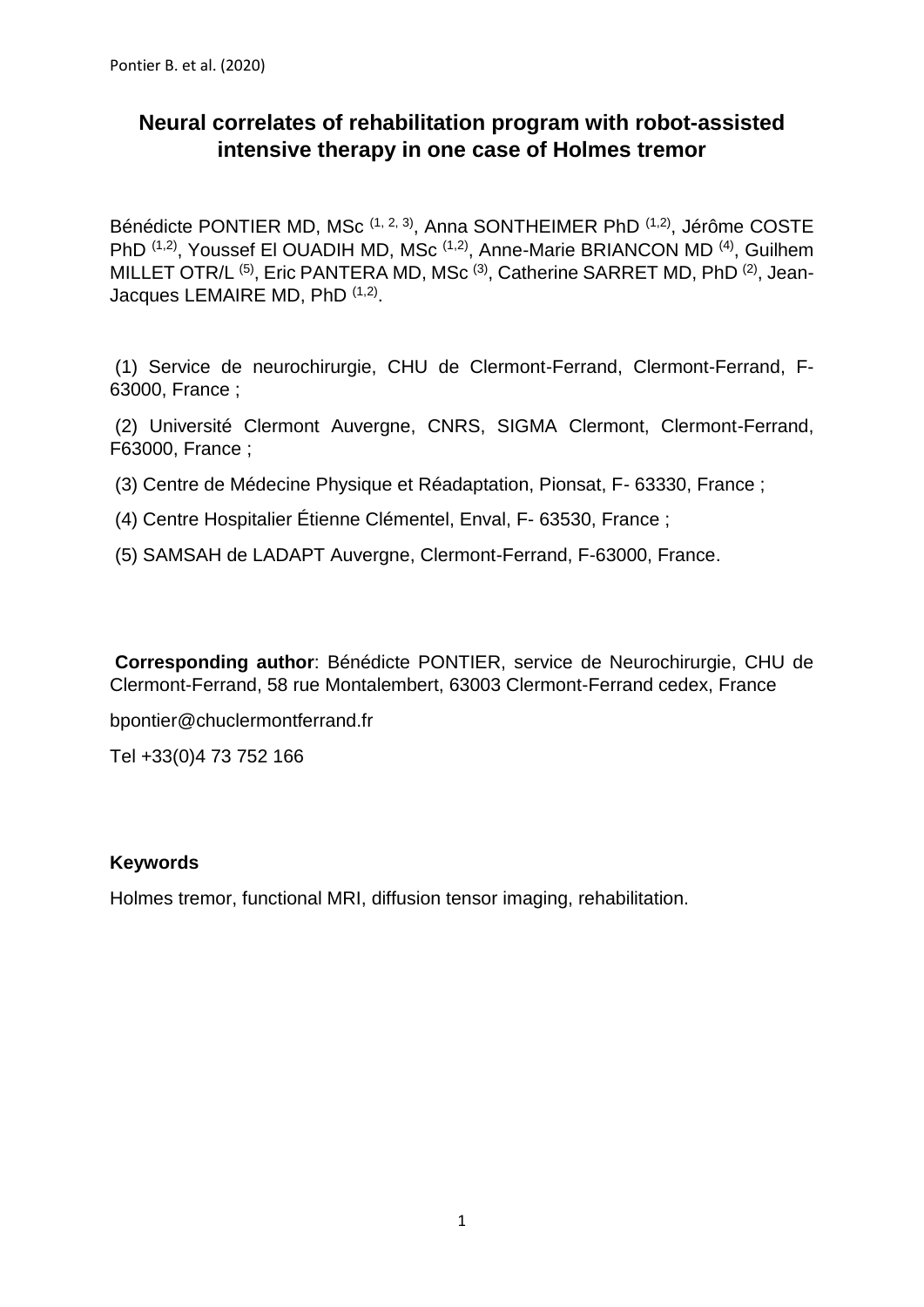Holmes tremor (HT) is a rare movement disorder characterized by lowfrequency tremor, inferior to 5 Hz, at rest and during postural and intentional conditions (1). It severely alters the functional abilities. The pathophysiology of tremor is unknown. However, dysfunctions of cortico-ponto-cerebello-thalamo-cortical loops were hypothesized by Bucy in 1944 and confirmed since notably in HT (2,3), involving contralateral sensorimotor and prefrontal cortices and the ipsilateral cerebellum. Treatments of HT include levodopa, dopamine agonists, anticholinergics, propranolol, primidone, levetiracetam, more recently botulinum toxin and deep brain stimulation, with variable and unpredictable responses (4). Hence we built a personalized rehabilitation program with intensive robotic rehabilitation, as proposed after stroke (5), associated to classical human-guided rehabilitation, in one case of HT. The lesions were scrutinized using structural magnetic resonance imaging (MRI). Both clinical effects and functional MRI (fMRI) activations were studied before and after rehabilitation, willing to explore underlying neural correlates.

#### **Clinical picture**

A 23-year-old man, right-handed, developed a severe tremor of the right upper limb two years after a traumatic brain injury (Glasgow coma score  $= 6$ ) with diffuse axonal lesions. The whole upper limb was involved, and the tremor extended at a lesser degree to the trunk and head. The frequency was low and it was present at rest and during postural and intentional conditions. The tremor was severe, involving both the proximal and distal segments of the upper limb, affecting all daily activities. Joint mobility, strength and muscle tone were normal. Previously he did not benefit of escitalopram, topiramate, baclofen and levodopa treatments. The patient also suffered of a discrete left contralateral motor hemiparesis and a slight cognitive impairment.

#### **MRI lesions**

MRI lesion load was noticed from T1- and T2- weighted MRI, Fluid-Attenuated Inversion Recovery and Susceptibility Weighted Imaging sequences. We observed sequelae of diffuse axonal lesions notably in the frontal lobes, associated with cortical and subcortical atrophy. Deep situated focal lesions were found in the left thalamus and the midbrain (figure 1): a left hemi mesencephalic zone showing hemosiderin deposit, involving notably the substantia nigra, the red nucleus and the tegmental reticular formation; a right brain peduncle atrophy; a marked atrophy of the superior and anterior portion of the left thalamus associated with hemosiderin deposit. Colorcoded fractional anisotropy maps computed from Diffusion Tensor Imaging (DTI, 20 directions) and DTI fiber tracking (Iplan 3.0; BrainLab, Munich, Germany) revealed details of white matter lesions in the tegmentum and the brain peduncle, affecting: corticopontine and corticospinal tracts, notably the pyramidal tract centered on superior limb fibers, and brachium conjunctivum (superior cerebellar peduncle) and lemniscal fascicles.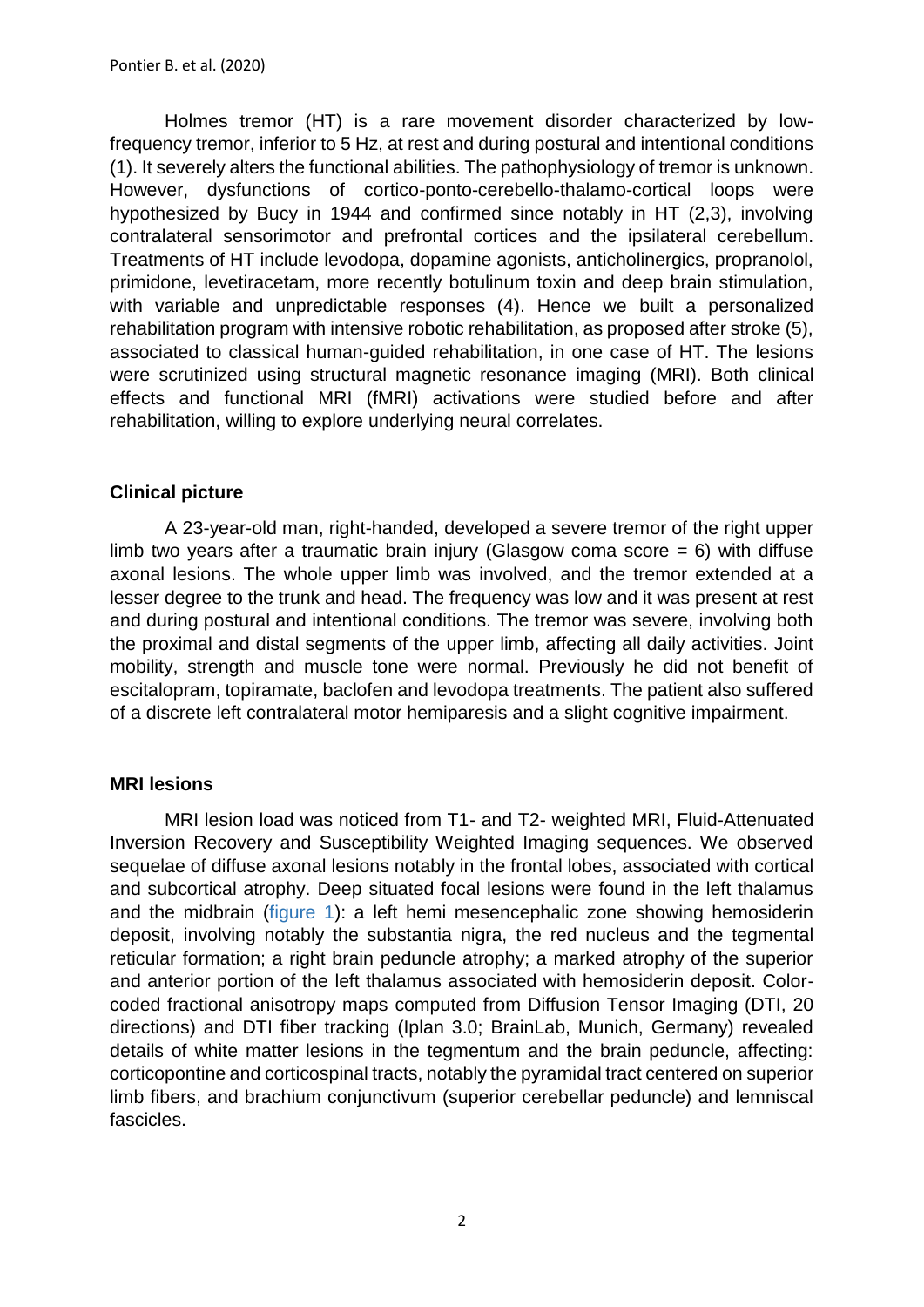

*Figure 1: Mesencephalic (A) and thalamic (B) lesions showed on axial MRI slices (left, T1- weighted image; inlay susceptibility weighted image; right, color-coded fractional anisotropy map) parallel to the anterior commissure - posterior commissure (ACPC) line: left hemi mesencephalic area showing hemosiderin deposit (\*); right brain peduncle atrophy (#); atrophy of the superior portion of the left thalamus associated with hemosiderin deposit (¤). Fascicles going through the mesencephalon (C, frontal view), with the defect (arrow) of right projection fibers (the ACPC line is displayed on the midline)*

#### **Rehabilitation program**

The program was built to improve the accuracy of motor movements: intensive work on single or two-hand coordination, speed and precision activities with a physiotherapist and an occupational therapist. An intensive robotic rehabilitative management consisted of four hours of elbow and shoulder training per day during three continuous weeks. The robot was the exoskeleton "Armeo®Spring" (Hocoma, USA) which embraced the whole arm, from shoulder to hand, and cancelled the tremor,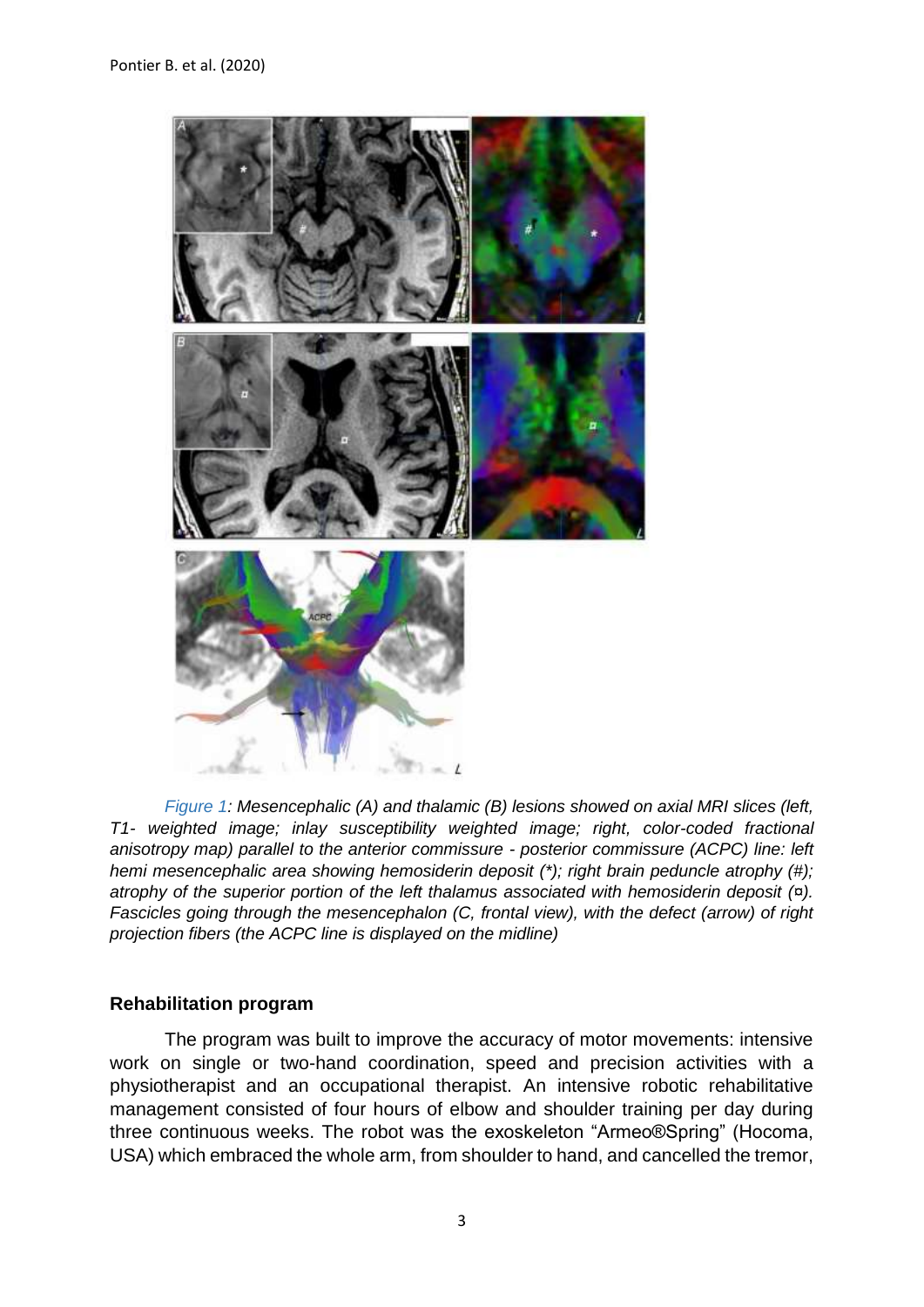allowing targeted and repeated exercises of the limb with biofeedback. The patient agreed with the full program.

#### **Clinical and imaging assessments**

Clinical and fMRI data were recorded one week before and fifteen days after the rehabilitation program. Clinical evaluations included Functional Independence Measure (6), Box and Block Test (assessment of gross manual dexterity (7)), Minnesota Manual Dexterity Test (assessment of rapid eye-hand coordination and arm-hand dexterity). The functional impact on daily activities was also assessed, each item being rated from 0, unable to do the activity, to 3, able to do the activity effortlessly: drinking with a glass, transferring water from one glass to another, cutting an apple, lacing shoes, buttoning, writing, drawing a spiral, zipping.

fMRI with a motor task consisted of rapid and repeated prono-supination movements of the forearm, combined with alternating hand opening and closing. The task was performed for the right and the left upper limb before and after rehabilitation. We extracted fMRI bloodoxygen-level dependent signal clusters statistically different (positive; p<0.05, family-wise error corrected; SPM 12, Wellcome Center for Human Neuroimaging, UCL, London, UK) during the task versus at rest condition, and following the rehabilitation, between the right and left upper limb tasks.

#### **Clinical and fMRI modifications following the rehabilitation program**

The patient showed a significant reduction of tremor severity: the time required to move small objects (Minnesota Test) was reduced by 44 s (14'36 to 13'52), the number of blocks transported from one compartment to another in two minutes (Box and Block Test) was slightly better (75 versus 71). Manual skills improved in writing, cutting an apple, drawing a spiral and zipping (overall scores, 3 and 7, respectively before and after rehabilitation). Writing slowly with the right hand became possible whereas it was not possible before rehabilitation. However, no difference was found in the Functional Independence Measure (score = 125; before and after)

For the tremoric right upper limb, activation clusters were located before rehabilitation in the left sensorimotor cortex and supplementary motor area and the right cerebellum, and after rehabilitation in the left sensorimotor cortex and the right and left cerebellum, and in the temporal lobes (T3 anterior and posterior, bilaterally; left T1, T4 posterior). For the left upper limb, activation clusters were located, before rehabilitation, in the right and left sensorimotor cortex, the left cerebellum, and the right anterior and posterior region of T1, and after rehabilitation in the left and right sensorimotor cortices, the cerebellum, and lateral sulci. Only the right upper limb task versus the left, after rehabilitation, elicited significant activation, and this bilaterally in frontopolar cortices. The overall results are figure 2.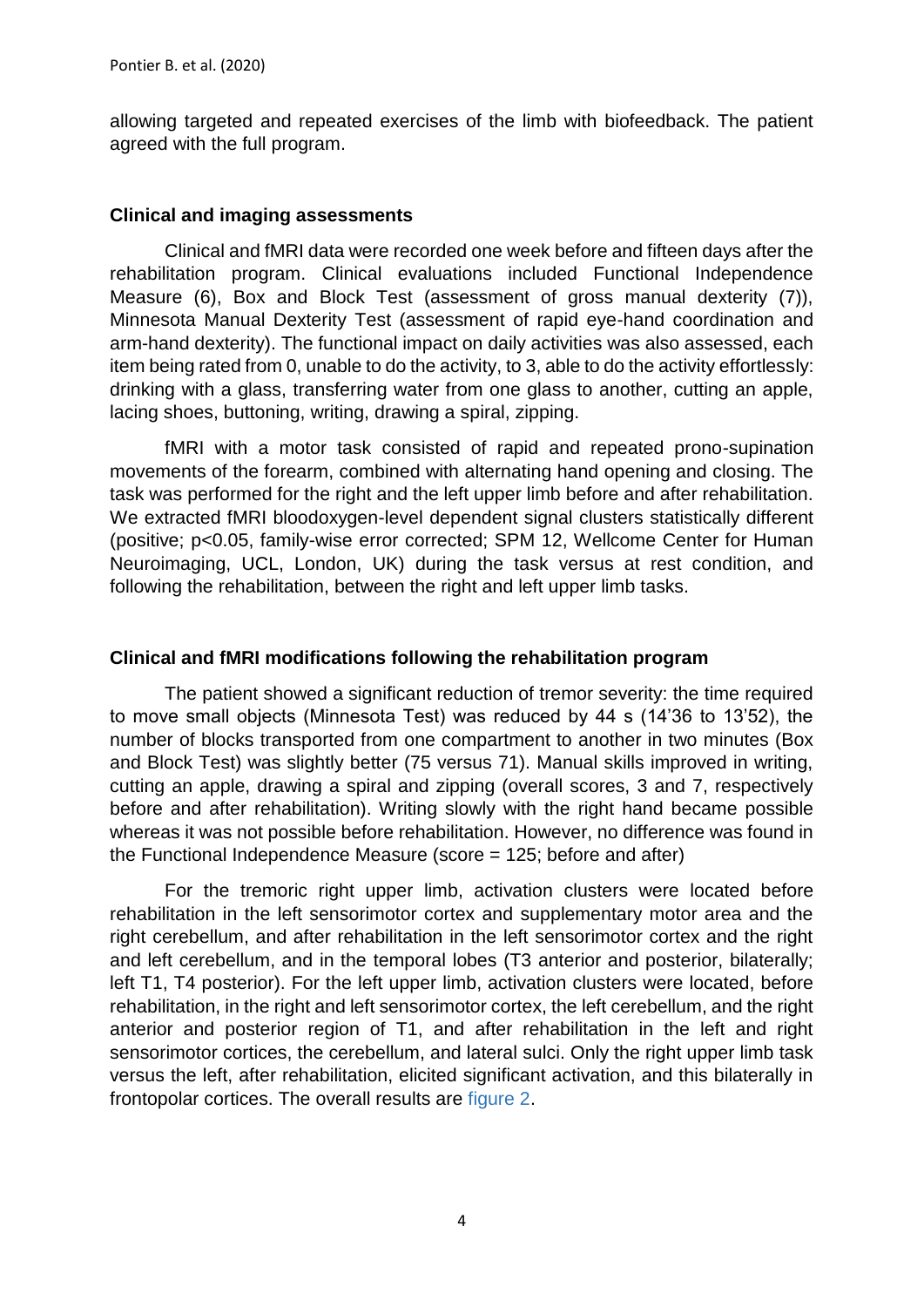

*Figure 2: fMRI activations (superior, posterior and lateral views; right, R; R hemisphere, RH) following motor task of prono-supination movements of the forearm, combined with alternating hand opening and closing, before (yellow) and after (blue) the rehabilitation program: right tremoric superior limb (R TSL) and left superior limb (L SL) tasks versus at rest; right superior limb versus left superior limb activation (R vs L SL).*

#### **Discussion**

The HT patient, fulfilling the criteria of HT (1,3), benefited from the intensive personalized rehabilitation program alleviating the tremor and enabling to perform precise movements, although the Functional Independence Measure remained stable. The contribution of the robot-assisted intensive therapy cannot be inferred, as it was coupled with human-guided assistance.

Lesions underlying the clinical presentation were detailed: tremor of the right superior limb extended to the trunk and head, contralateral to lesions of the left thalamus and the left mesencephalon; left motor hemiparesis contralateral to the atrophy of right corticospinal tract, and slight cognitive impairment due to diffuse hemispheric lesions. Diffuse axonal lesions in frontal white matter could have worsened the movement disorder.

The fMRI data, before and after rehabilitation, confirmed the involvement of contralateral sensorimotor and premotor cortices and ipsilateral cerebellum. Interestingly we observed ipsilateral activations only during left upper limb tasks, before and after rehabilitation, which could be explained by reorganization of the predominance of one hemisphere over the other during movement (8). The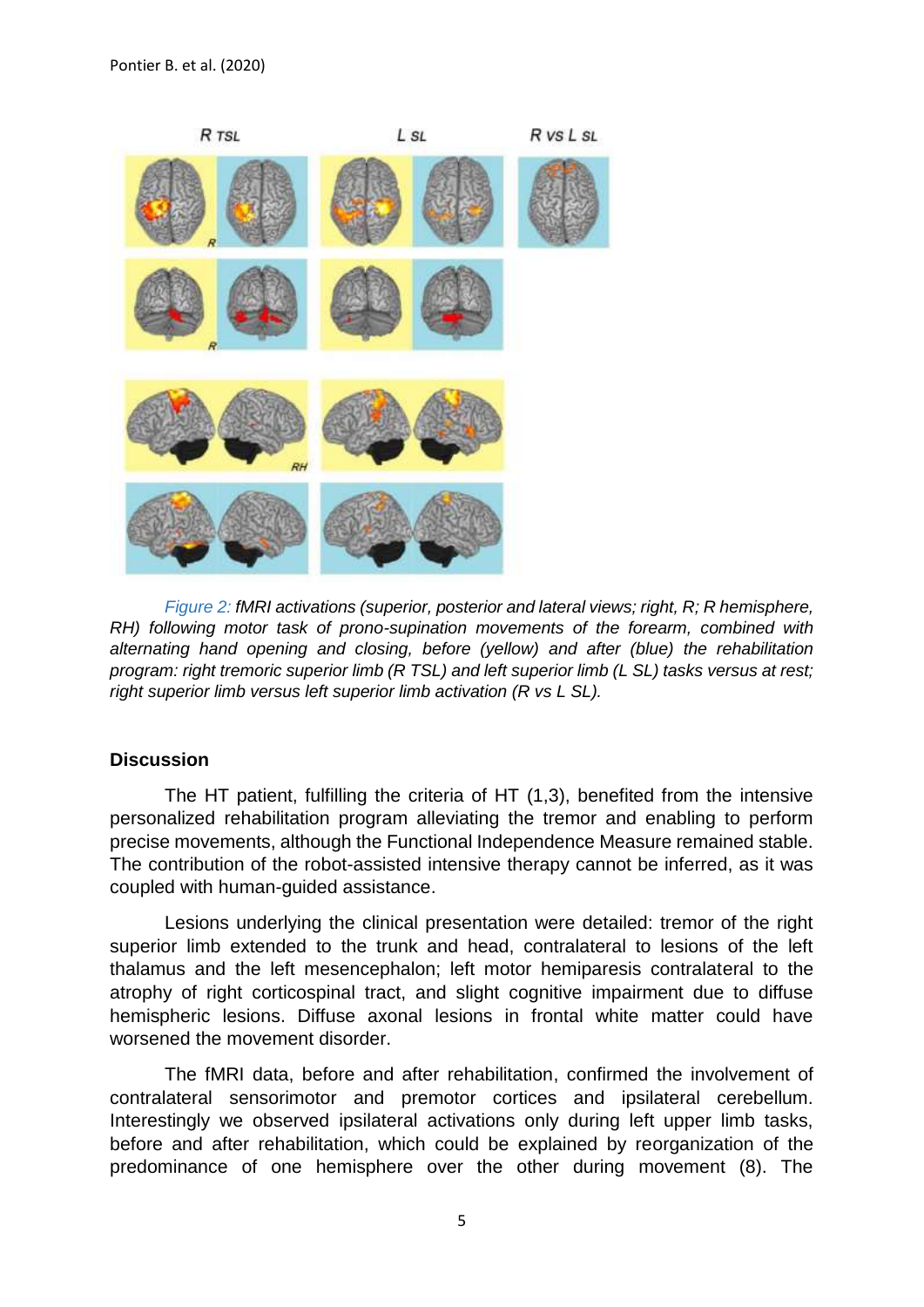rehabilitation also seems to engage fronto-temporal cortices that could reflect an increased cognitive and attentional load (9,10), and the implication of other dimensions of movements (11). Indeed, post rehabilitation bitemporal activations were elicited by the task of the right tremoric superior limb, and at a lesser extent by the left superior limb. In parallel the fronto-polar activation of regions was essentially supported by the left dominant (right-handed patient) hemisphere.

In conclusion, although not specific to HT, our findings contribute to the knowledge of neural correlates of rehabilitation program in tremor, notably for further neurofeedback training (12). Moreover it also shows that neurorehabilitation processes can be explored from a neural point of view and should beneficiate of structural and functional approaches. Mean and long term effects should be studied. Finally, the coupling between clinical and imaging data could help the design of personalized healthcare.

We have no conflict of interest and no financial support for this research.

#### **References**

1. Bhatia KP, Bain P, Bajaj N, Elble RJ, Hallett M, Louis ED, et al. Consensus Statement on the classification of tremors. from the task force on tremor of the International Parkinson and Movement Disorder Society. *Mov Disord*. 2018;**33**(1):75- 87.

2. Muthuraman M, Raethjen J, Koirala N, Anwar AR, Mideksa KG, Elble R, et al. Cerebello-cortical network fingerprints differ between essential, Parkinson's and mimicked tremors. *Brain J Neurol*. 01 2018;**141**(6):1770- 81.

3. Joutsa J, Shih LC, Fox MD. Mapping holmes tremor circuit using the human brain connectome. *Ann Neurol*. déc 2019;**86**(6):812- 20.

4. Espinoza Martinez JA, Arango GJ, Fonoff ET, Reithmeier T, Escobar OA, Furlanetti L, et al. Deep brain stimulation of the globus pallidus internus or ventralis intermedius nucleus of thalamus for Holmes tremor. *Neurosurg Rev*. oct 2015;**38**(4):753- 63.

5. Mehrholz J, Hädrich A, Platz T, Kugler J, Pohl M. Electromechanical and robotassisted arm training for improving generic activities of daily living, arm function, and arm muscle strength after stroke. *Cochrane Database Syst Rev*. 13 juin 2012;(**6**):CD006876.

6. Pretz CR, Kean J, Heinemann AW, Kozlowski AJ, Bode RK, Gebhardt E. A Multidimensional Rasch Analysis of the Functional Independence Measure Based on the National Institute on Disability, Independent Living, and Rehabilitation Research Traumatic Brain Injury Model Systems National Database. *J Neurotrauma*. 15 2016;**33**(14):1358- 62.

7. Chen H-M, Chen CC, Hsueh I-P, Huang S-L, Hsieh C-L. Test-retest reproducibility and smallest real difference of 5 hand function tests in patients with stroke. *Neurorehabil Neural Repair*. juin 2009;**23**(5):435- 40.